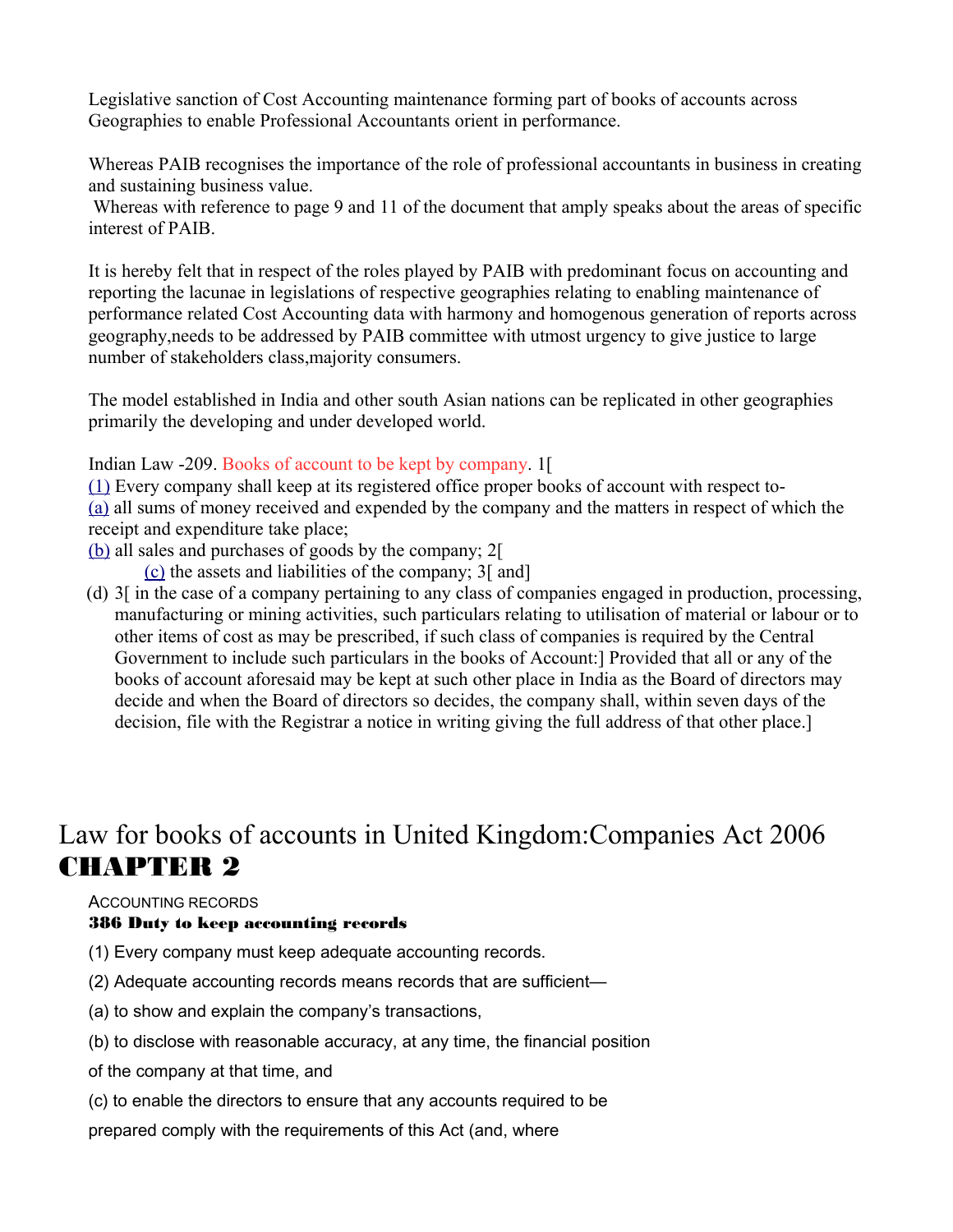applicable, of Article 4 of the IAS Regulation).

(3) Accounting records must, in particular, contain—

(a) entries from day to day of all sums of money received and expended by the company and the matters in respect of which the receipt and expenditure takes place, and

(b) a record of the assets and liabilities of the company.

(4) If the company's business involves dealing in goods, the accounting records must contain—

(a) statements of stock held by the company at the end of each financial year of the company,

(b) all statements of stocktakings from which any statement of stock as is mentioned in paragraph (a) has been or is to be prepared, and

(c) except in the case of goods sold by way of ordinary retail trade,

statements of all goods sold and purchased, showing the goods and the

buyers and sellers in sufficient detail to enable all these to be identified.

(5) A parent company that has a subsidiary undertaking in relation to which the above requirements do not apply must take reasonable steps to secure that the undertaking keeps such accounting records as to enable the directors of the parent company to ensure that any accounts required to be prepared under this Part comply with the requirements of this Act (and, where applicable, of Article 4 of the IAS Regulation).

## Company Law of United States:

### 10-1601. Corporate records

A. A corporation shall keep as permanent records minutes of all meetings of its shareholders and board of directors, a record of all actions taken by the shareholders or board of directors without a meeting and a record of all actions taken by a committee of the board of directors in place of the board of directors on behalf of the corporation.

## B. A corporation shall maintain appropriate accounting records.

C. A corporation or its agent shall maintain a record of its shareholders in a form that permits preparation of a list of the names and addresses of all shareholders and in alphabetical order by class of